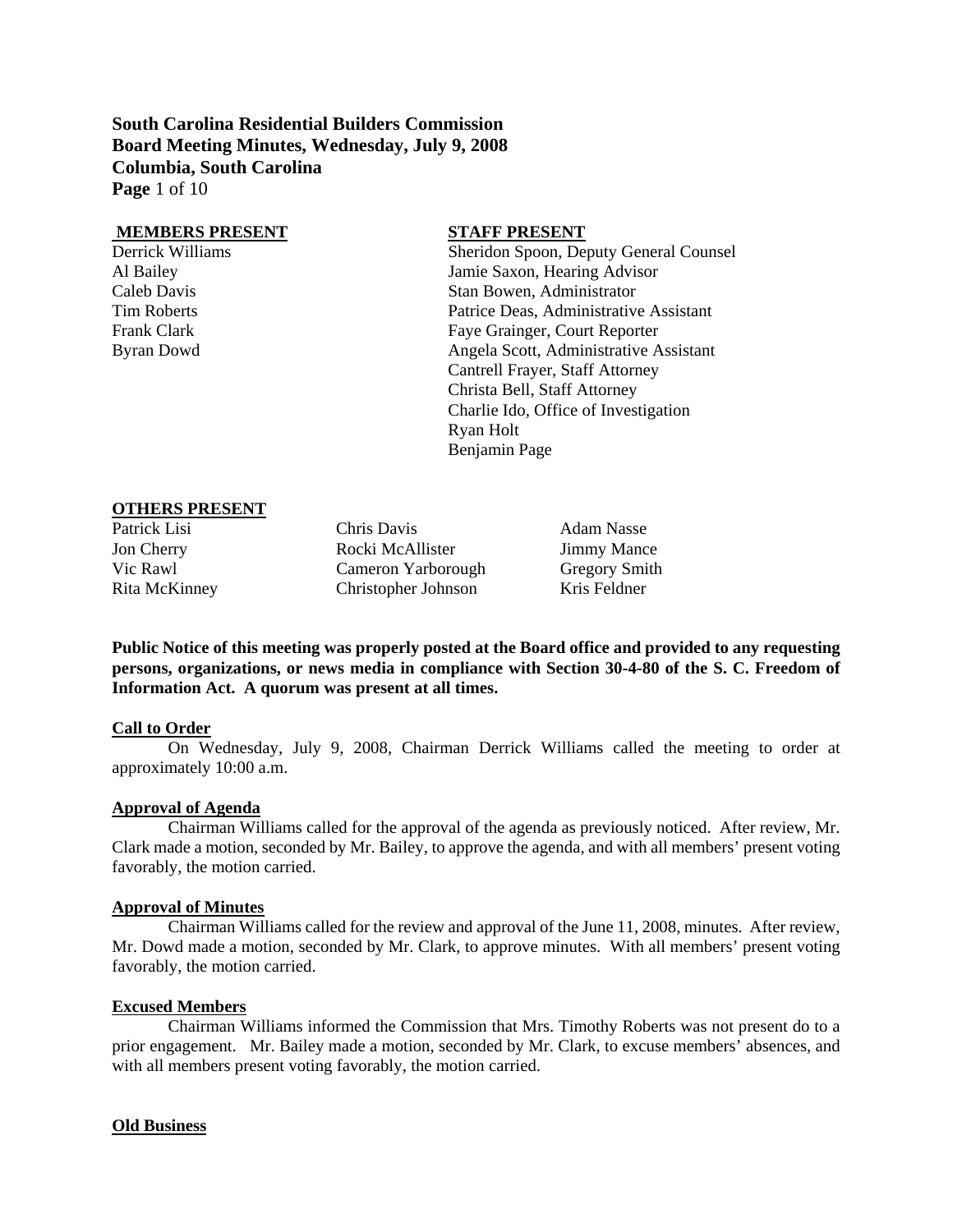## **South Carolina Residential Builders Commission Board Meeting Minutes, Wednesday, July 9, 2008 Columbia, South Carolina Page** 2 of 10

#### **Comments From Administrator**

 Mr. Stan Bowen informed the Commission that Mr. Zail Gavin and Mr. Jeff Linette cases were forwarded to Office of Investigation.

#### **New Business**

### **Recommendation of Investigation Review Committee**

Chairman Williams called for the review and approval of the recommendations of the Investigative Review Committee. After review, Mr. Davis made a motion, seconded by Mr. Bailey, to approve the recommendations of the Investigative Review Committee, and with all members present voting favorably, the motion carried.

### **Administrative Hearing Officer's Recommendations For Bond Claim**

 The Commission reviewed the Hearing Officer's recommendations for bond claim against Mr. Tom Adams, Jr. After review, Mr. Bailey made a motion, seconded by Mr. Clark to approve the Hearing Officers recommendations for bond claim and with all members present voting favorably, the motion carried.

### **Administrative Hearing Officer's Recommendations for Citations**

The Commission reviewed the Hearing Officer's recommendations for citations against Mr. David Martin, Mr. Darrel Ramey, Mr. S. Leslie Roper and Mr. Timothy Smith. After review, Mr. Bailey made a motion, seconded by Mr. Clark, to approve the recommendation of the Administrative Hearing Officer. With all members present voting favorably, the motion carried.

## **Application Review**

Mr. Christopher Davis – The Commission reviewed Mr. Davis' Residential Specialty Contractor's Application. Mr. Davis was sworn in by Mrs. Faye Grainger. Mr. Davis waived his right to counsel. Mr. Bowen informed the Commission that Mr. Davis answered "yes" that he has been convicted of pled guilty or nolo contendere to a criminal offense.

 Mr. Davis testified that he was convicted of Grand Larceny in January 2005. He was sentence to five years probation and his probation will end February 2010. He apologized for his criminal background and asked the Commission to grant him a license.

**Motion:** Mr. Davis moved to grant Mr. Davis' Residential Specialty Registration with a probationary status until February 2010 and he must furnish a statutory bond in the amount of Five Thousand Dollars (\$5,000). Mr. Clark seconded the motion, and with all members present voting favorably, the motion carried.

Mr. Gregory Smith – The Commission reviewed Mr. Smith's Residential Builder's Renewal Application. Mr. Smith was sworn in by Mrs. Faye Grainger. Mr. Smith was represented by Mr. Brad Young, Esquire. Mr. Bowen informed the Commission that Mr. Smith answered "yes" that there has been judgments, liens or claims filed against him or business entities that he has been associated with within the past five years.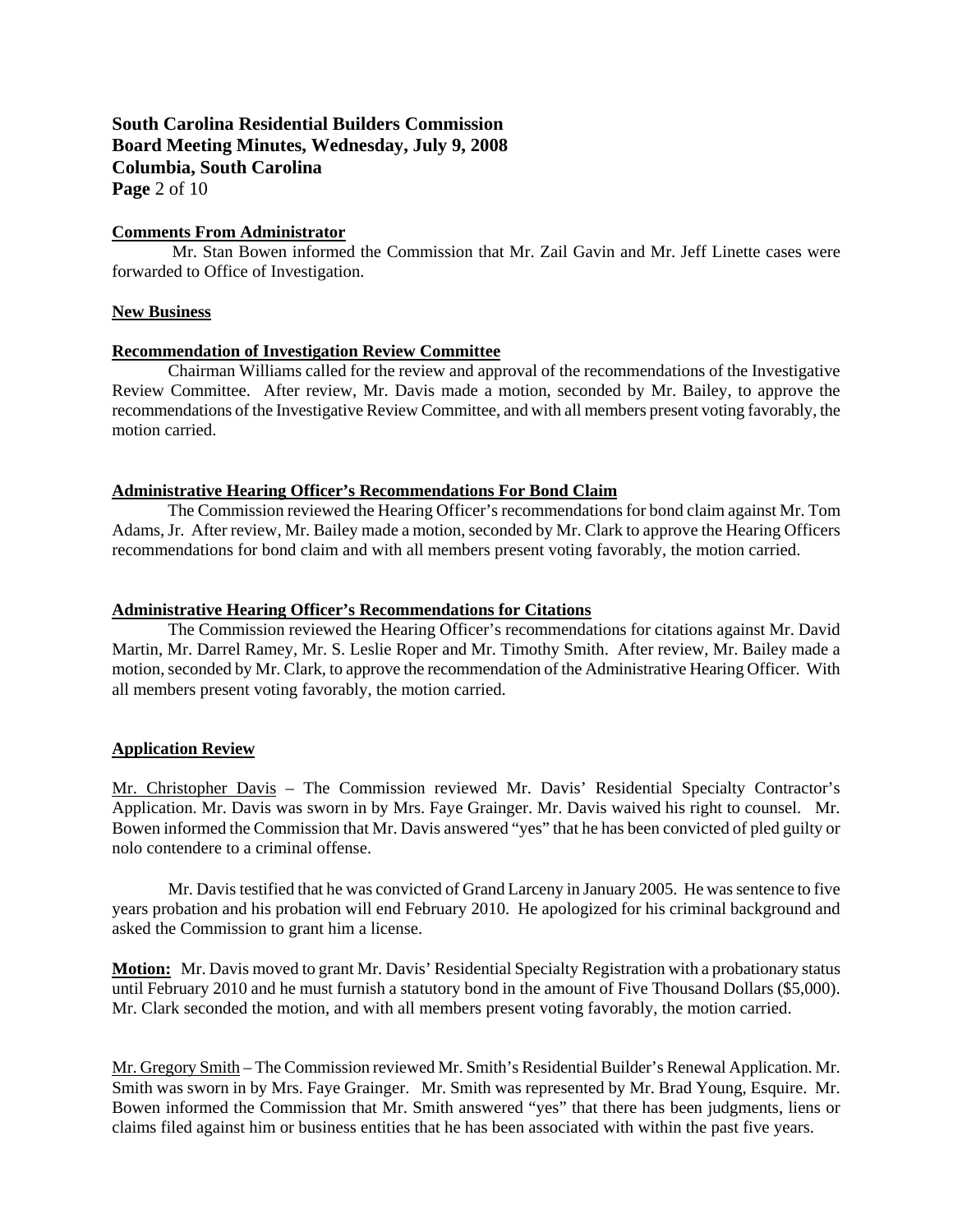## **South Carolina Residential Builders Commission Board Meeting Minutes, Wednesday, July 9, 2008 Columbia, South Carolina Page** 3 of 10

 Mr. Young informed the Commission that Mr. Smith was involved in a trail in May 2007, which is currently in the briefing process for appeal. The trail court awarded a judgment against Mr. Smith in the amount of Eleven Thousand Dollars (\$11,000). The case is being appealed due to errors of law, plain language on the contract, mathematical errors in the accounting and discrepancy in the award amount. He asked that the Commission approve Mr. Smith's renewal application until such time as the appeal hearing is held. If at the time Mr. Smith's appeal is denied than he will satisfy the judgment.

**Motion:** Mr. Bailey moved to approve Mr. Smith's Residential Builder's Renewal Application with a current financial statement and pending the resolving of the judgment currently being appealed. If the judgment is not resolved Mr. Smith's license will be suspended. The motion was seconded by Mr. Davis and with all members present voting favorably, the motion carried.

Mr. Christopher Johnson. – The Commission reviewed Mr. Johnson's Residential Builder's Application. Mr. Johnson was sworn in by Mrs. Faye Grainger. Mr. Johnson waived his right to counsel. Mr. Bowen informed the Commission that Mr. Johnson answered "yes" that he has been convicted of pled guilty or nolo contendere to a criminal offense.

 Mr. Johnson testified that he was charged five years ago for simply possession of marijuana. He is currently employed with Blackwell Trucking and has completed thirty-six (36) hours in the Residential Builder's Code Program at Florence-Darlington Technical College. He asked the Commission to grant him the opportunity to sit for the Residential Builder's Examination by approving his application.

**Motion:** Mr. Bailey moved to approve Mr. Johnson to sit for the Residential Builder's Examination. The motion was seconded by Mr. Clark and with all members present voting favorably, the motion carried.

Mr. Howard Charpia – The Commission reviewed Mr. Charpia's Residential Builder's Renewal Application. Mr. Bailey asked to be recused because of prior business relationship with Mr. Charpia. Mr. Charpia was sworn in by Mrs. Faye Grainger. Mr. Charpia waived his right to counsel. Mr. Bowen informed the Commission that Mr. Charpia answered "yes" that there has been judgments, liens or claims filed against him or business entities that he has been associated with within the past five years.

 Mr. Charpia testified that there were judgments filed against him on August 5, 2004, for Breach of Contract in the amount of Three Thousand, Four Hundred Dollars (\$3,400), Actual Damages, and Implied Warranty of Habitability in the amount of One Hundred Dollars (\$100) and Negligence in the amount of One Hundred, Eighty-Eight Thousand One Hundred Dollars (\$188,100). These judgments entailed a Civil Trial in which judgment was obtained thru perjured testimony. Since these judgments, his credit has been ruined and he can only do renovation work. He asked that the Commission approve his renewal application

 Mr. Dowd made a motion, to go into executive session. The motion was seconded by Mr. Clark and with all members present voting favorably, the motion carried. Mr. Dowd made a motion to come out of executive session. The motion was seconded by Mr. Clark to come out of executive session and with all members present voting favorably, the motion carried. Chairman Williams stated no action was taken in executive session.

Mr. Sheridon Spoon advised that Mr. Bailey was recused and there was not a quorum therefore, a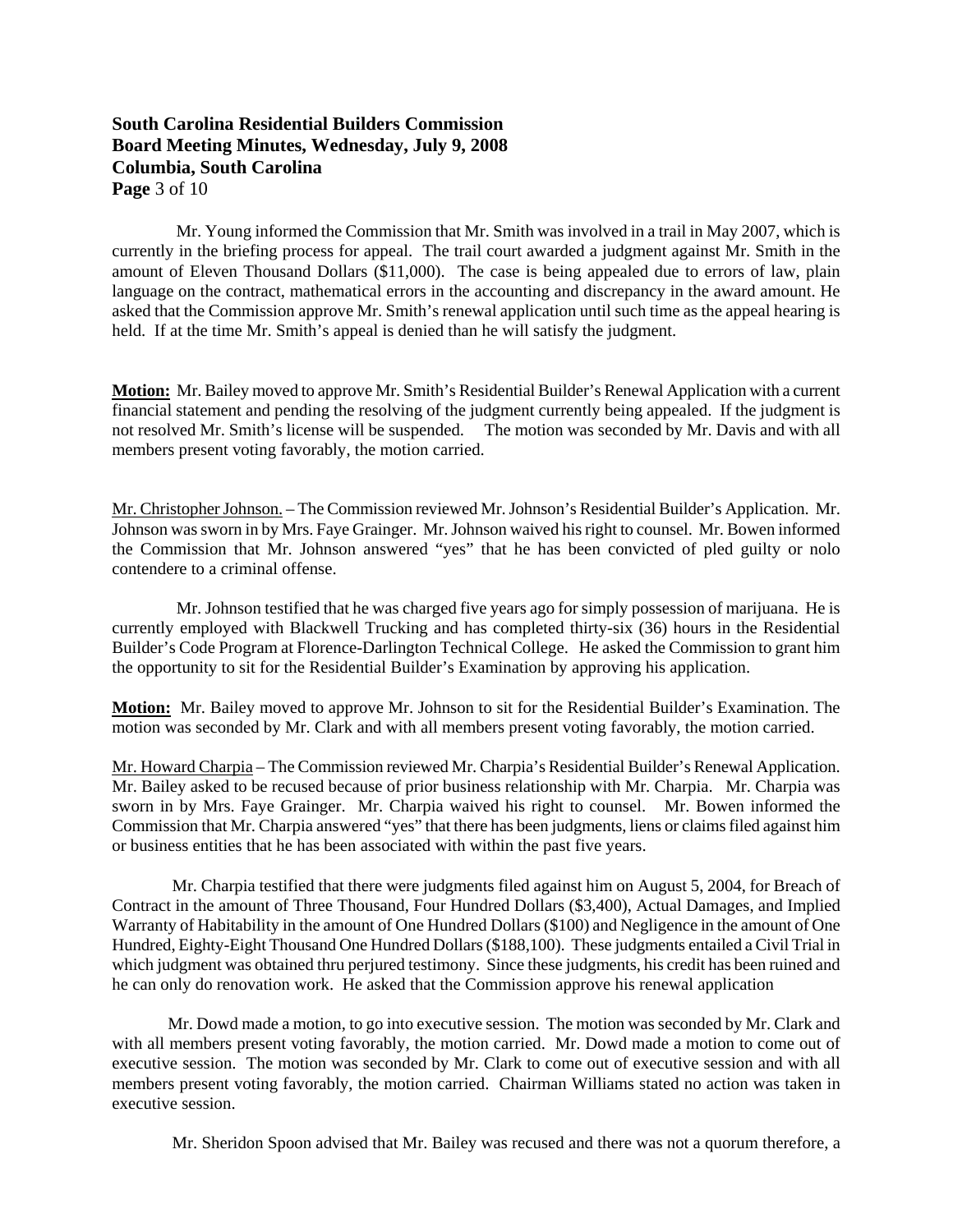# **South Carolina Residential Builders Commission Board Meeting Minutes, Wednesday, July 9, 2008 Columbia, South Carolina Page** 4 of 10

decision could not be made and Mr. Capria's case would be continued to the August 13, 2008, meeting. Mr. Dowd made a motion, seconded by Mr. Clark.

Mr. Rockie McAlister- The Commission reviewed Mr. McAlister's Residential Specialty Contractor's Application. Mr. McAlister was sworn in by Mrs. Faye Grainger. Mr. McAlister waived his right to counsel. Mr. Bowen informed the Commission that Mr. McAlister informed staff that he had some credit issues and concerns.

 Mr. McAlister testified that his license was not approved by the staff due to credit problems. These credit problems can be resolved but not in a timely manner. Due to the lack of a state license his income has been compromised. Therefore, he is asking the Commission to give him the opportunity to work in this State by approving his application.

**Motion:** Mr. Clark moved to approve grant Mr. McAlister's Residential Specialty Painting Registration. Mr. McAlister must provide documentation from the Internal Revenue Services stating that he is making payments. The motion was seconded by Mr. Davis and with all members present voting favorably, the motion carried.

Mr. Cameron Yarborough - The Commission reviewed Mr. Yarborough's Residential Builder's Application. Mr. Yarborough was sworn in by Mrs. Faye Grainger. Mr. Yarborough waived his right to counsel. Mr. Bowen informed the Commission that Mr. Yarborough answered "yes" that he has been convicted of pled guilty or nolo contendere to a criminal offense.

 Mr. Yarborough testified that approximately ten years ago he was charged with Simple Possession and had several misdemeanor charges (no felonies). He hopes that the charges would not affect his eligibility to get license. He received an Associate Degree in Computer Technology from Spartanburg Community College and he is presently enrolled in Limestone College in hopes to obtain a Bachelor's Degree.

**Motion:** Mr. Dowd moved to approve Mr. Yarborough to sit for the Residential Builder's Examination. The motion was seconded by Mr. Davis and with all members present voting favorably, the motion carried.

Mr. Patrick Lisi - The Commission reviewed Mr. Lisi's Residential Builder's Application. Mr. Lisi was sworn in by Mrs. Faye Grainger. Mr. Lisi waived his right to counsel. Mr. Bowen informed the Commission that Mr. Lisi answered "yes" that he has been convicted of pled guilty or nolo contendere to a criminal offense.

 Mr. Lisi testified that from April 4, 2000, through July 5, 2000, he was arrested four times for possession paraphernalia and underage drinking, trespassing, careless operation and driving under suspension, and receiving and distributing stolen goods. He quickly learned from those arrests and redirected his life. He has worked very hard to learn his craft and to establish a good reputation and good credit. He has had excellent training and feels totally prepared to establish a business and obtain the necessary licenses to act as a builder.

**Motion:** Mr. Davis moved to approve Mr. Lisi to sit for the Residential Builder's Examination. The motion was seconded by Mr. Clark and with all members present voting favorably, the motion carried.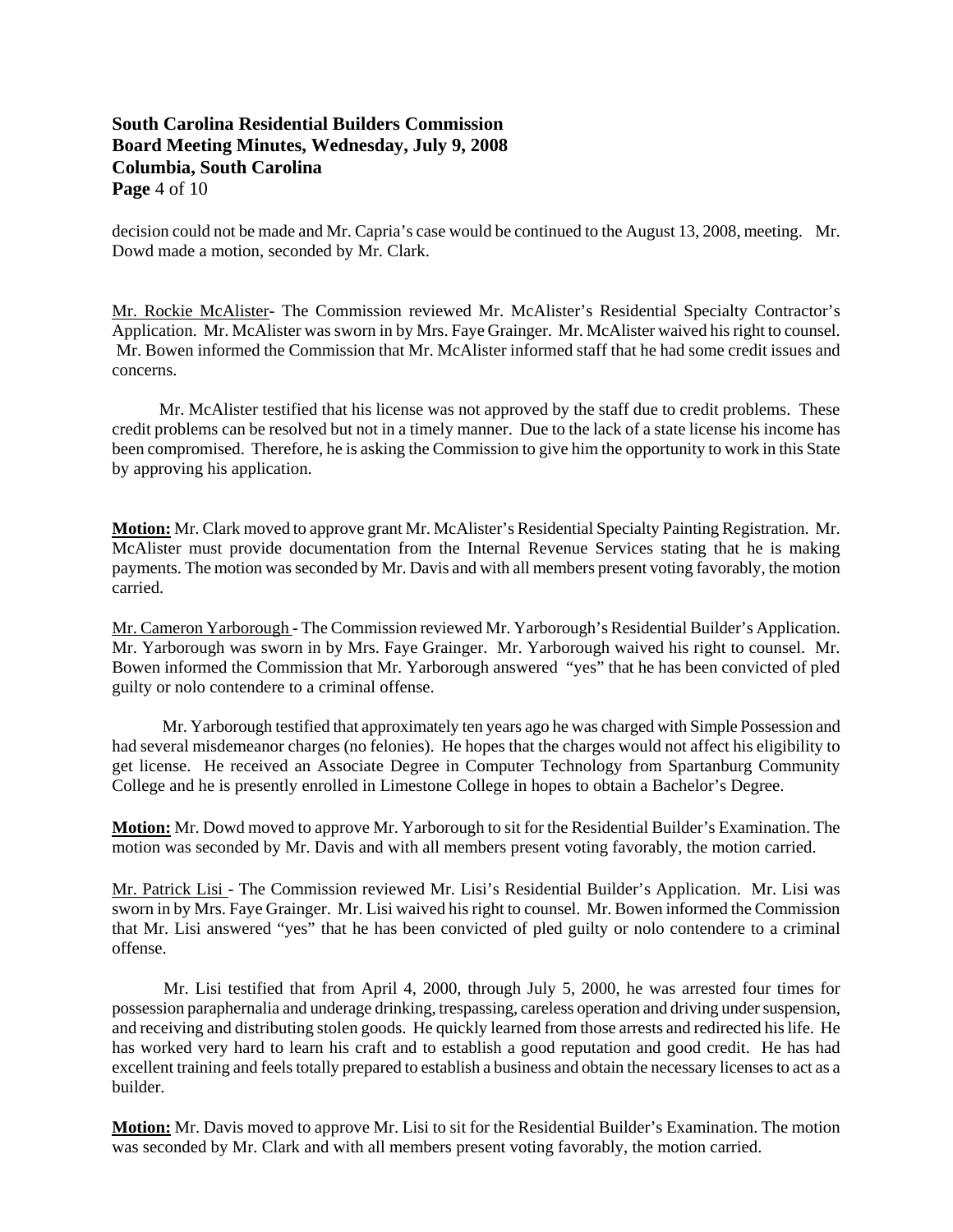# **South Carolina Residential Builders Commission Board Meeting Minutes, Wednesday, July 9, 2008 Columbia, South Carolina Page** 5 of 10

Mr. Adam Nasse - The Commission reviewed Mr. Nasse's Residential Builder's Application. Mr. Nasse was sworn in by Mrs. Faye Grainger. Mr. Nasse waived his right to counsel. Mr. Bowen informed the Commission that Mr. Nasse was present to ask the Commission to accept his credentials and experience which he submitted on his residential builder's application.

 Mr. Nasse testified that his application was returned with a letter stating that the affidavit was signed by someone that did not appear to be a license holder. He returned his application with a copy of Mr. Gerald Stockman's license and a letter from Mrs. Helen Langworthy, who is the legal proxy and personal assistant of Mr. Stockman, whom passed away in 2004. Although, Mrs. Langworthy was not a license contractor she was able to confirm his work experience and the time that he worked with Mr. Stockman. He worked for Mr. Gerald Stockman for approximately 10 years. Mr. Stockman worked in the building trade for most of his life and constructed over Two Hundred (200) houses in Maryland, Delaware areas before moving to South Carolina. After the passing of Mr. Stockman, he worked for Mr. Anthony Stockman who later relocated. He has continued to work with Mr. Stockman's clients and it is his goal to continue to do business once he gets a license.

 Mrs. Helen Langworthy testified that Mr. Gerald Stockman had a contractor's license in South Carolina but, she was not sure which agency. Mr. Nasse has worked for Mr. Gerald Stockman and Mr. Anthony Stockman for a number of years.

**Motion:** Mr. Davis moved to approve Mr. Nasse to sit for the Residential Builder's Examination. The motion was seconded by Mr. Clark and with all members present voting favorably, the motion carried.

Mr. Joshua Chappell – This matter was resolved. **No Action Was Taken**.

Mr. Jimmy Mance – The Commission reviewed Mr. Mance's Residential Specialty Contractor's Application. Mr. Mance was sworn in by Mrs. Faye Grainger. Mr. Mance waived his right to counsel. Mr. Bowen informed the Commission that Mr. Mance answered "yes" that there has been judgments, liens or claims filed against him or business entities that he has been associated with within the past five years.

 Mr. Mance testified that there are three judgments filed against him. The first judgment was in the amount of Four Thousand, One Hundred Sixty Dollars (\$4160); the second judgment is for One Thousand Forty Dollars (\$1040); and the third judgment is for One Thousand, Five Hundred Twenty-Five Dollars (\$1525). He testified that he has made payment arrangements and once he sell his rental home he will pay off these judgments. He has worked for several contractors through out State.

**Motion:** Mr. Bailey moved to deny Mr. Mance's request to renew his Residential Specialty Contractor's license. The motion was seconded by Mr. Davis and with all members present voting favorably, the motion carried.

Pulte Homes – The Commission reviewed Pulte Homes Certificate of Authorization Application. Mr. Victor Rawl, Jr., and Mrs. Rita McKinney represented Pulte Homes. Mr. Jon Cherry and Mr. Scott Thomas were sworn in by Mrs. Faye Grainger. Mr. Bowen informed the Commission that Mr. Jon Cherry and Mr. Scott Thomas were present to give an explanation as to why they answered "yes" they had a license, certification or registration cancelled, surrendered, revoked, suspended, restricted or disciplined; and there is an investigation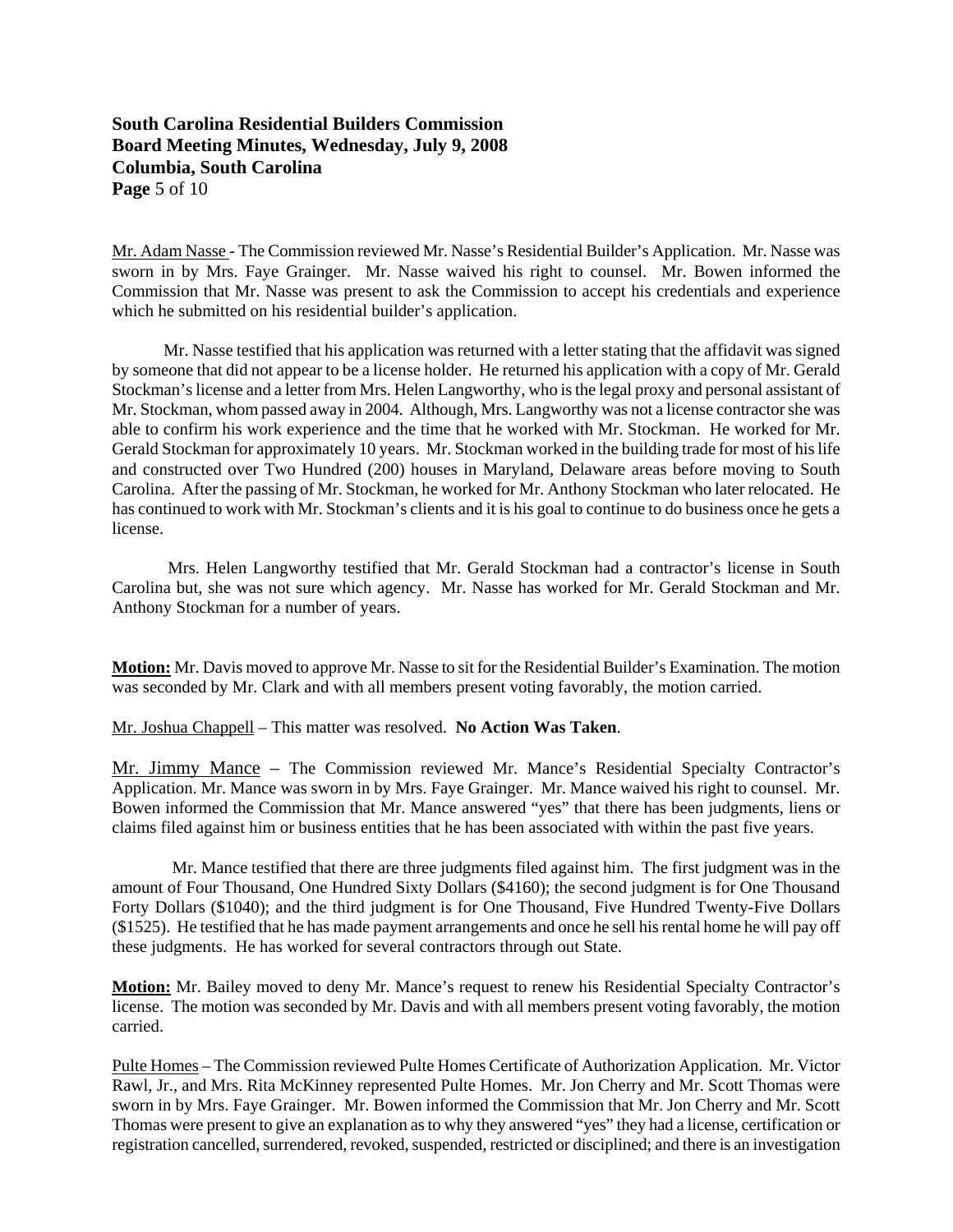# **South Carolina Residential Builders Commission Board Meeting Minutes, Wednesday, July 9, 2008 Columbia, South Carolina Page** 6 of 10

or disciplinary action currently pending against them or the organization of which they are or were an officer, principal, major shareholder or qualifying party.

 Mrs. McKinney informed the Commission that Mr. Cherry is the President and Mr. Thomas is the Construction Engineering and qualifying party for the South Coastal Division of Pulte Homes. Pulte Homes had a license suspended in the past for failure to renew in Arizona. Also, Pulte Homes has an open complaint where the complainant raised an issue regarding an energy savings guarantee in which they purchased from Pulte Homes Corporation. In that complaint it was alleged that Pulte violated an Arizona statute by failing to display its license number on some of the documents. Pulte presently holds a South Carolina General Contractor's license, but intends to allow that license to lapse in favor of the present request for Certificate of Authorization.

**Motion:** Mr. Davis moved to approve Pulte Homes Certificate of Authorization. The motion was seconded by Mr. Dowd and with all members present voting favorably, the motion carried.

Del-Webb Communities, Inc. – The Commission reviewed Del-Webb Communities, Inc., application for Certificate of Authorization. Mr. Victor Rawl, Jr., and Mrs. Rita McKinney represented Pulte Homes. Mr. Jon Cherry and Mr. Scott Thomas were sworn in by Mrs. Faye Grainger. Mr. Bowen informed the Commission that Mr. Jon Cherry and Mr. Scott Thomas were present to give an explanation as to why they answered "yes" they had a license, certification or registration cancelled, surrendered, revoked, suspended, restricted or disciplined.

Mrs. Rawl informed the Commission that Mr. Cherry is the President and Mr. Thomas is the Construction Engineering and qualifying party for the South Coastal Division of Del-Webb Communities, Inc. Del-Webb Communities, Inc., had their Arizona license suspended for failure to renew. Also, Del-Webb Communities entered into a Consent Agreement with the South Carolina Contractor's Licensing Board. This is an ongoing civil litigation with numerous mechanics liens filed by a subcontractor. All the mechanics have been bonded off, and litigation is presently pending over the alleged breach of contract.

**Motion:** Mr. Bailey moved to approve Del-Webb Certificate of Authorization. The motion was seconded by Mr. Davis and with all members present voting favorably, the motion carried.

Mr. Richard Worley – The Commission reviewed Mr. Richard Worley's Residential Builder Renewal Application. Mr. Worley was sworn in by Mrs. Faye Grainger. Mr. Worley waived his right to counsel. Mr. Stan Bowen informed the Commission that Mr. Worley answered "yes" that there has been judgments, liens or claims filed against him or business entities that he has been associated with within the past five years.

 Mr. Worley testified that he was not aware of the judgments and he found out when he submitted his application for renewal. He testified that on August 7, 2007, the Construction Arbitration Services, Inc., entered an award in favor of Mr. Richard and Angela Baughman, which was modified on September 11, 2007, in the amount of Twelve Thousand, Two Hundred Forty-Three Dollars (\$12,243). Since that time he has made arrangement to seek counsel to appeal the judgment. He apologized to the Commission and asked them to grant him a license.

**Motion:** Mr. Dowd moved that Mr. Worley must furnish with his renewal application proof that he has made arrangements to resolve the judgment. The motion was seconded by Mr. Davis and with all members present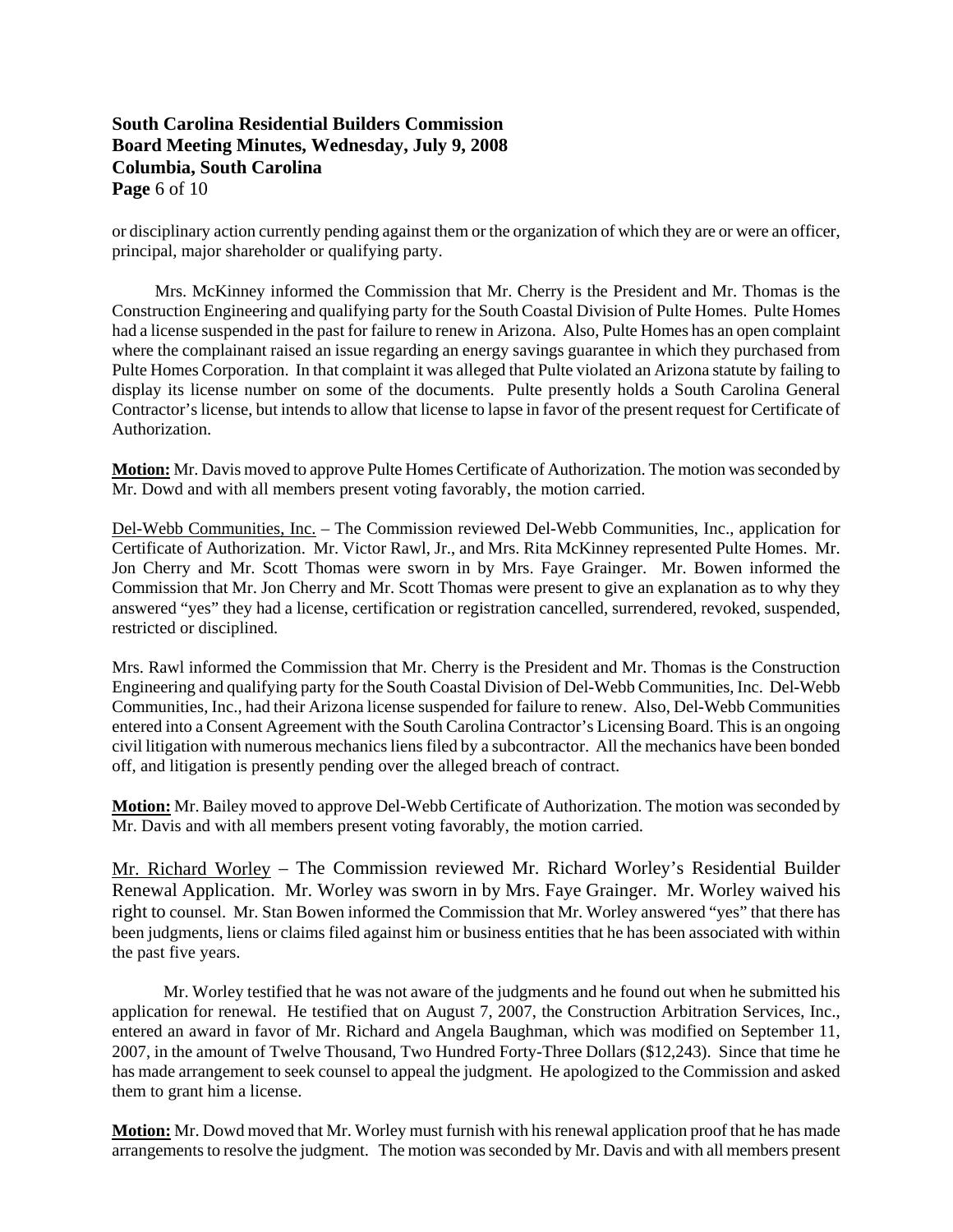**South Carolina Residential Builders Commission Board Meeting Minutes, Wednesday, July 9, 2008 Columbia, South Carolina Page** 7 of 10

voting favorably, the motion carried. **Bond Hearing Appeal**

Mr. Donald Bertsch – The Commission reviewed the Hearing Officer's Report and Recommendation and Commission Order for Mr. Donald Bertsch. Mrs. Cantrell Frayer represented the State. Mr. Bertsch was represented by Mr. Robert Cone. Mr. Bertsch was sworn in by Mrs. Faye Grainger.

 Mr. Cone informed the Commission that Mr. Bertsch has been a builder for thirty- five years. On April 23, 2008, there was a hearing held as a result of a claim for payment filed by Mr. Pope Long. There was an inspection done on September 2, 2005, in which described building code violations that attributed to payment under the surety bond in the amount of Ten Thousand, Two Hundred and Seventy-Five Dollars (\$10,275). He stated that there was no reference that Mr. Bertsch was guilty of gross negligence, incompetence or misconduct in the practice of residential building as evidenced. This is the first civil case filed against Mr. Bertsch in 35 years. Mr. Bertsch did everything he possibly could to resolve this matter with the homeowner and inspector. He asked the Commission to deny the Hearing Officer Request.

 Mrs. Fayer asked that the Commission adopt the Hearing Officer's Report and Recommendation and Commission Order based on testimony and evidence presented at the hearing.

 Mr. Bertsch testified that he was notified that there were problems with the kitchen floor. The repairs were made and the inspector was called to do a re-inspection. He offered to do the repairs based on the engineer's report but Mr. Long refused to allow him to do the work.

 Mr. Dowd made a motion, to go into executive session. The motion was seconded by Mr. Clark and with all members present voting favorably, the motion carried. Mr. Clark made a motion to come out of executive session. The motion was seconded by Mr. Dowd to come out of executive session and with all members present voting favorably, the motion carried. Chairman Williams stated no action was taken in executive session.

**Motion:** Mr. Bailey made a motion to approve the Hearing Officer's Recommendation and Commission Order. The motion was seconded by Mr. Dowd and with all members present voting favorably, the motion carried.

#### **Hearing Officer's Recommendation:**

Mr. Jamie Saxon was the hearing advisor.

Mr. Neil Mentz - This matter was heard before Mr. John Curl, Administrative Hearing Officer, on March 6, 2008, (2006-0370, 2006-0651, and 2007-0031). Mrs. Christal Bell represented the state. Mr. Mentz was not present.

 Ms. Bell informed the Commission that Mr. Mentz was notified by regular and certified mail of the hearing to the address the respondent stated on record. He was properly served on June 13, 2008 and the mail was returned unclaimed on July 8, 2008. Three attempts were made by the postal service to deliver the notice to Mr. Mentz. Therefore, she asked the Commission to adopt the Hearing Officer's Recommendation. Mr. Curl's recommendations were as follows:

1. The Respondent's license as a residential builder be, and it hereby be revoked. The respondent is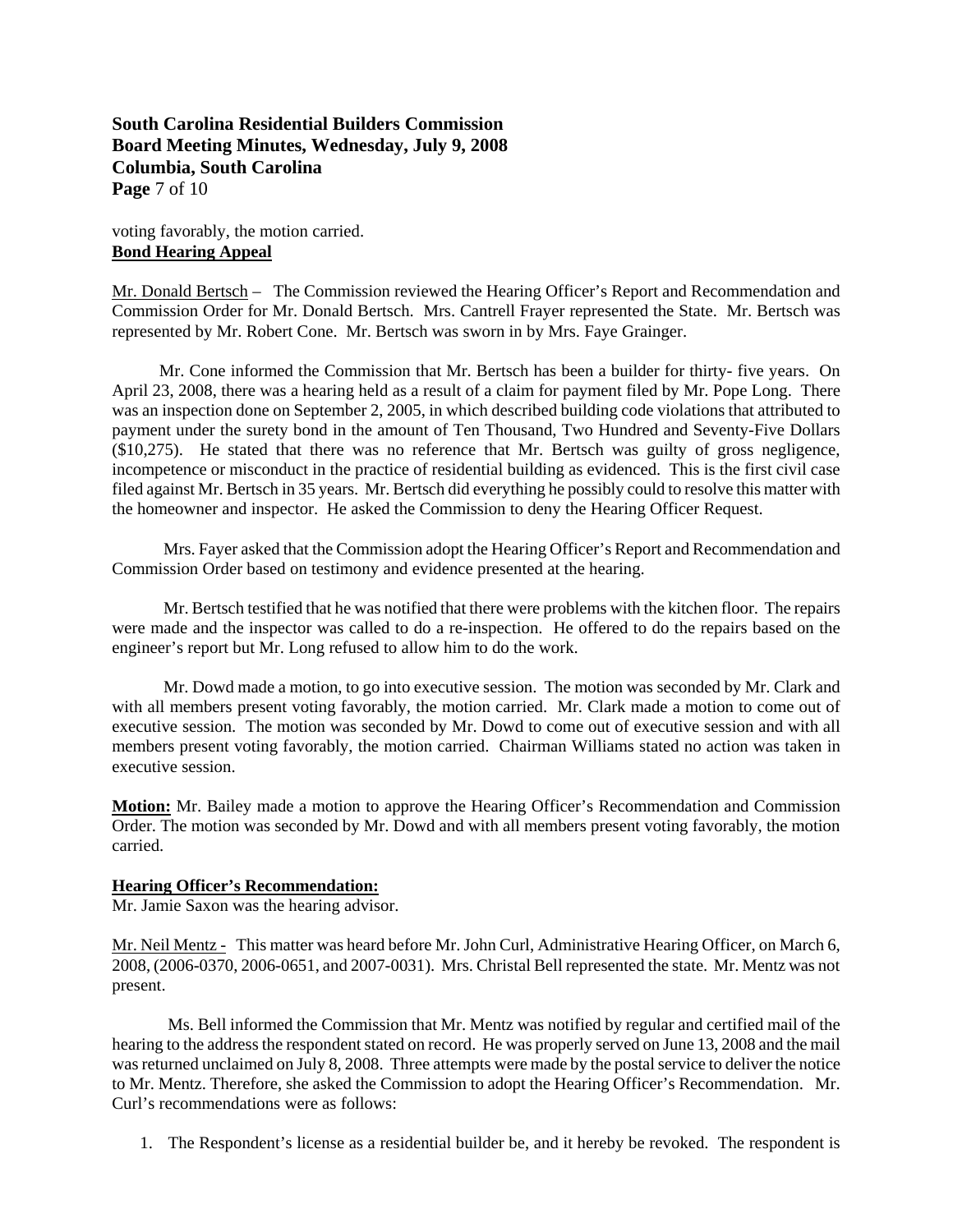## **South Carolina Residential Builders Commission Board Meeting Minutes, Wednesday, July 9, 2008 Columbia, South Carolina Page** 8 of 10

directed to return his pocket card to the Commission's office within seven days of receipt of the order.

- 2. The Respondent shall pay a fine of Five Thousand Dollars (\$5,000) for each of the three cases, for a total of Fifteen Thousand Dollars (\$15,000). The fine shall not be deemed paid until received by the Commission. Failure to pay the fine shall prevent the Respondent form being re-licensed.
- 3. A Cease and Desist Order shall be issued to the Respondent, pursuant to S.C. Code Ann §40-59-100, requiring the Respondent to cease and desist from engaging in the practice of residential home building and residential specialty contracting.

**Motion:** Mr. Clark moved to approve the Administrative Hearing Officer's Recommendation for Mr. Neil Mentz, (2006-370, 2006-561 and 2007-31). Mr. Bailey seconded the motion, and with all members present voting favorably, the motion carried.

Mr. Kristopher Feldner – The Commission reviewed the Hearing Officer's Mr. John Curl recommendation for Mr. Kristopher Feldner. Ms. Christal Bell represented the State. Mr. Feldner was sworn in by Mrs. Faye Grainger. Mr. Feldner waived his right to counsel.

 Ms. Bell informed the Commission that this matter was heard before Mr. John Curl, Hearing Officer on April 24, 2008. Mr. Feldner entered into a contract with Mr. Carl and Mrs. Mary Bagwell, Mr. Edwin and Mrs. Eva Barnes. Mrs. Bell asked the Commission to adopt the Hearing Officer's Recommendation. Mr. Curl's recommendations were as follows:

- 1. The Respondent's license is suspended for ninety days from the date of the Final Order, and prior to the lifting of the suspension, he must appear before the Commission. At that time, he shall present evidence satisfactory to the Commission regarding his fitness and qualifications to be licensed in this state. The Commission, in its discretion, may deny licensure, or impose such additional terms and conditions upon the Respondent's lice se as it may deem appropriate
- 2. The Respondent shall pay a fine of Five Thousand Dollars \$(5,000) within ninety days from the date of the Final Order. This fine shall not be deemed paid until received by the Commission. Failure to pay the fine shall prevent the Respondent from being re-licensed.
- 3. The Respondent must re-take and successfully complete, within one (1) year from the date of the Final Order, at his own expense. , the business and law sections of the Residential Building Commission examination. Thereafter, he must file written proof of compliance with the Commission within fifteen days of completing this requirement. Failure to complete this requirement shall prevent the Respondent from being re-licensed.

 Mr. Feldner testified that he has no disagreements with the Hearing Officer's Recommendation and he filed bankruptcy on February 13, 2008. He presented a copy of the electronically filed bankruptcy statement and testified that all judgments and repayment of homeowners has been cleared. He asked the Commission to please reduce the fine or allow him to make payment arrangements.

**Motion:** Mr. Bailey moved to approve the Administrative Hearing Officer's Recommendation for Mr. Kristopher Feldner but, to reduce the fine to Two Thousand, Five Hundred Dollars (\$2,500). Mr. Clark seconded the motion, and with all members present voting favorably, the motion carried.

Mr. Mike Bolynn – This matter was heard before Mr. John Curl, Administrative Hearing Officer, on April 30,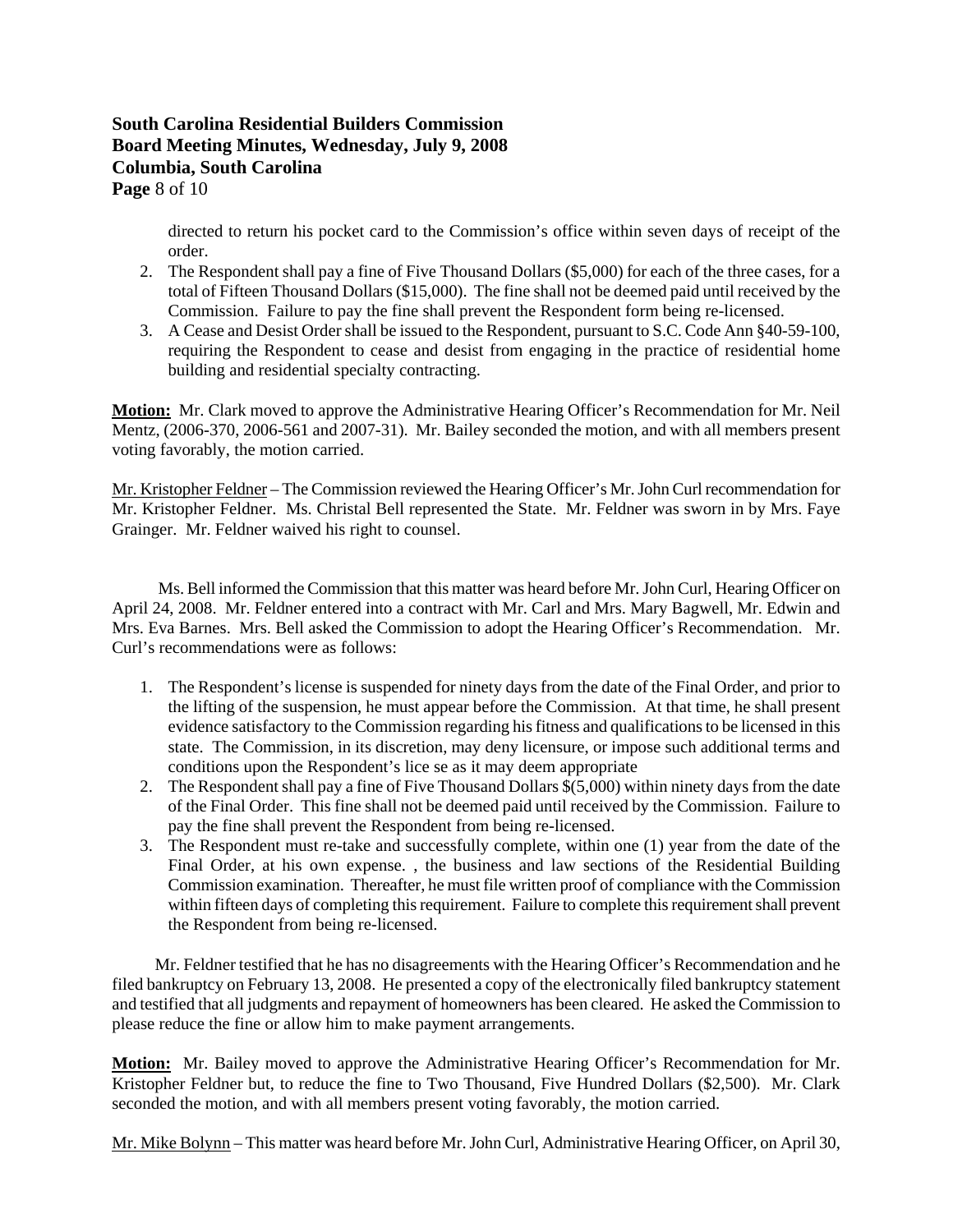# **South Carolina Residential Builders Commission Board Meeting Minutes, Wednesday, July 9, 2008 Columbia, South Carolina Page** 9 of 10

2008. Ms. Christal Bell represented the state. Mrs. Bell informed the Commission that Mr. Bolynn was not present and was notified by regular and certified mail. She informed the Commission that Mr. Bolynn has another pending case. She asked the Commission to adopt the hearing officer's recommendation. Mr. Curl's recommendation was as follows:

- 1. The Respondent's shall pay a fine of Two Thousand, Five Hundred Dollars (\$2,500) within sixty days of the Final Order. This fine shall not be deemed paid until received by the Commission. Failure to pay the fine shall result in the suspension of the Respondent's license.
- 2. Concerning case number 2006-0690(1651 Union School Road, McBee, South Carolina), the Respondent shall be given sixty days from the service of the Final Order upon him to conform the items specified in the local building official's report, and mentioned in the Order, to applicable building codes and standards of workmanship, as verified and deemed satisfactory in the discretion of a representative of the Commission. Any agreed modifications, qualifications, or additions to these items must be noted in writhing and initialed by the Respondent and the homeowner in the inspection report. The Respondent must verify the timely completion of all work with the Commission. Compliance with the order shall not be deemed complete until the Commission receives verification. The homeowner shall provide reasonable access to the home during normal working hours and at other mutually convenient times as may be necessary for the purpose of the timely completion of all work. If the homeowner fails to allow the Respondent and his designee's reasonable access to the home, the complaint may be dismissed at the Commission's discretion. The Respondent must notify the Commission if the homeowner fails to allow reasonable access to the home. Failure to meet this requirement within sixty days shall result in the suspension of the Respondent's license.
- 3. The Respondent's shall be given sixty days from the service of the Final Order upon him to ensure that Palm Harbor Homes, a/k/a Palm Harbor Construction, is properly licensed in this State and to establish himself as its qualifier. If Palm Harbor is not properly licensed within this period, a Cease and Desist Order shall be issued to the Respondent (and d/b/a. Palm Harbor), pursuant to S.C. Ann.§40-59-100, requiring the Respondent (and d/b/a Palm Harbor) to cease and desist from engaging in the practice of residential home building and residential specialty contracting. Failure to meet this requirement within sixty days shall result in the suspension of the Respondent's license.
- 4. The Respondent shall be given six months from the service of the Final Order upon him to take and successfully pass the South Carolina law portion of the Commission's examination. The respondent must verify the timely completion of this requirement, and compliance with the Order shall not be deemed complete until the Commission receives verification. Failure to meet this requirement within six months shall result in the suspension of the Respondent's license. .

**Motion:** Mr. Dowd moved to approve the Administrative Hearing Officer's Recommendation for Mr. Mike Bolynn. Mr. Clark seconded the motion, and with all members present voting favorably, the motion carried.

Mr. Andrew Stenhouse – This matter was heard before Mr. John Curl, Administrative Hearing Officer, on May 15, 2008. Mrs. Christal Bell represented the state. Ms. Bell informed the Commission that the notice was sent to the address on file and on record but Mr. Stenhouse was not present. Therefore, she asked that the Commission adopt the Hearing Officer's Recommendation. for a continuous until notice is properly sent. The commission granted a continuous. Mr. Curl's recommendations were as follows:

1. The Respondent shall pay a fine of Two Thousand, Five Hundred Dollars (\$2,500) within thirty days from the Final Order being served upon him. This fine shall not be deemed paid until received by the Commission.